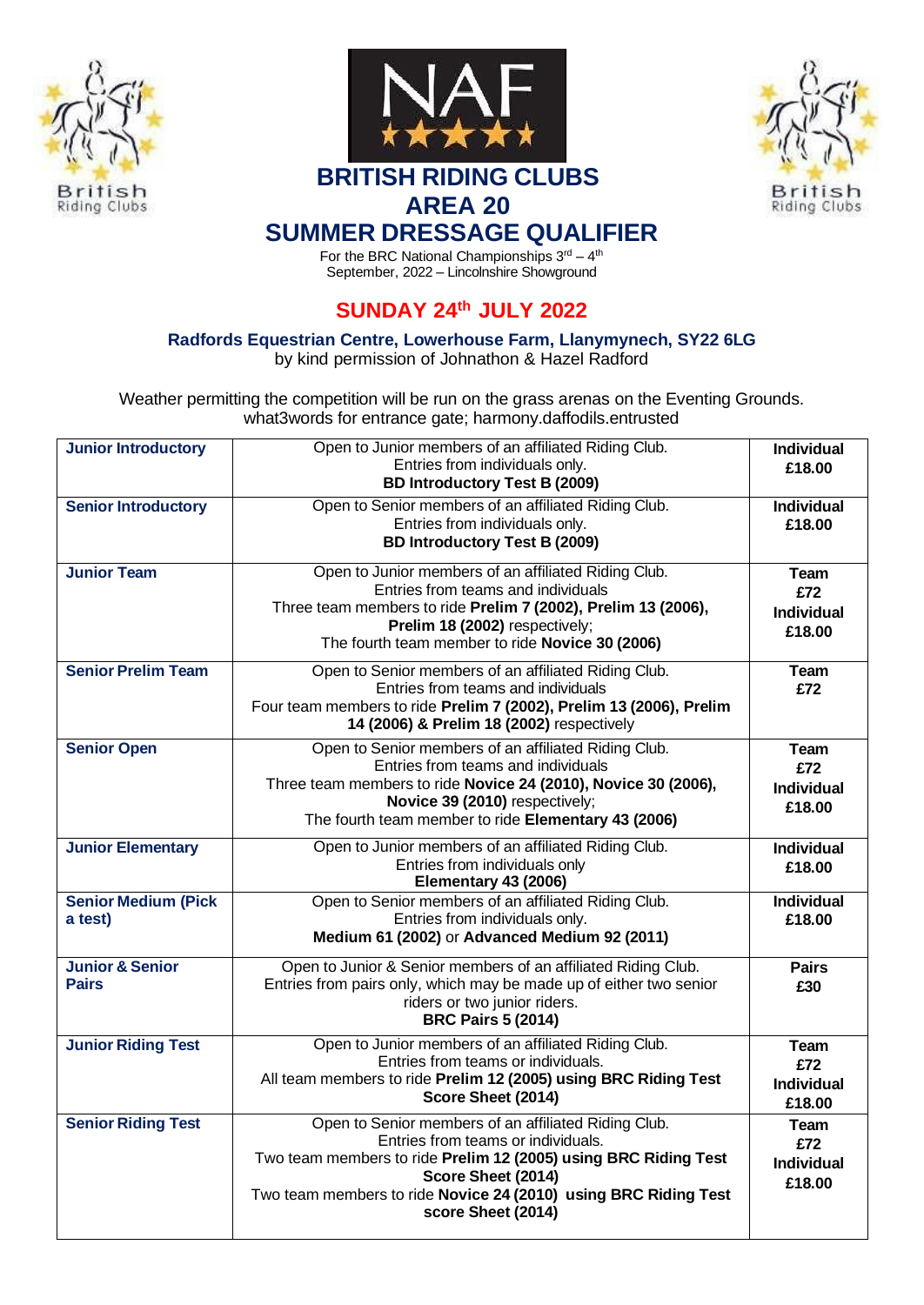| <b>Non Qualifier</b><br>Senior & Junior<br><b>Introductory Test</b><br>class sponsored by<br><b>TopSpec</b> ®                        | Open to Junior & Senior members of an affiliated Riding Club.<br>Open to any ability / additional needs or support.<br>Any physical help or assistance can be<br>given to the rider as required<br>If we get enough entries the class may be split<br>Non qualifying test BD Introductory Test A (2009) | <b>Individual</b><br>£12.00<br>(no BRC prelim<br>entry required)    |
|--------------------------------------------------------------------------------------------------------------------------------------|---------------------------------------------------------------------------------------------------------------------------------------------------------------------------------------------------------------------------------------------------------------------------------------------------------|---------------------------------------------------------------------|
| <b>Non Qualifier</b><br>Senior & Junior<br><b>Prelim Test</b><br><b>Class Sponsored by</b><br><b>Wood fibre</b><br>leasi<br>beddings | Open to Junior & Senior members of an affiliated Riding Club.<br>If we get enough entries the class may be split<br>Non qualifying test BD Prelim 12 (2005)                                                                                                                                             | <b>Individual</b><br>£12.00<br>(no BRC<br>prelim entry<br>required) |

#### **Details for Entries and Rules**

All qualifying entrants must pay a prelim entry of £36 per team or £11 per individual to British Riding Clubs by  $1^{st}$ July 202[2 https://brc.bhs.org.uk/login?referral=%2Fselect](https://brc.bhs.org.uk/login?referral=%2Fselect) Prelim entries are to be made via the BHS <http://www.bhs.org.uk/enjoy-riding/british-riding-clubs/brc-downloads/brc-entry-forms> All non qualifying entries – direct to Secretary

#### **Organiser Details**

Entries Secretary - Sarah Jackaman, Maelor Riding Club [Tel: 07973 439254 / e](tel:07973%20439254%20/)venings 01743 850895 - Email: [sljackaman@btinternet.com](mailto:sljackaman@btinternet.com) BRC Area 20, Peter Booth, [area20liaisoncommittee@gmail.com](mailto:area20liaisoncommittee@gmail.com) Payment to Maelor Riding Club, Copy payment details to [area20liaisoncommittee@gmail.com](mailto:area20liaisoncommittee@gmail.com)

**Closing date for Prelim entriesto BRC Headquarters online and to Area Entries Secretary for Area 20 is Friday 1 st July 2022 Payment by BACS details to Maelor Riding Club ; details on request** 

Times will be published on the evening of Wednesday 20th July 2022 **There will be absolutely no changes accepted after Thursday 21st July 2022, 8PM**

The Club Final Competition Declarations are on the excel spreadsheets from BRC are to be submitted prior to the competition by email 48 hours in advance of the competition

Please note it may be necessary to limit numbers of teams by each club if we receive large number of entries. All junior members must be under 18 years of age on the 1st January 2022 This is a Team and Individual Qualifier; please refer to current Rule book for full information. Details on Qualification Table and Eligibility of Horse and Rider as per the current rule book CR Appendix 2 & 3

Tack and Dress Rules Please make sure you adhere to tack and dress rules found in the current version of the BRC rules. All hats must have a visible Aqua BRC hat tag in place before they are used for warming up and competing. There will be a trained steward available on the day that will be carrying out hat tagging if your hat does not already have a tag. Your horse must have up to date Influenza vaccinations in line with rule G7 in the current BRC Rulebook. There is also a checking device on the BRC [website or if you would like f](mailto:booth_peter@yahoo.co.uk)urther clarification, please [;](mailto:email%2Carea20liaisoncommittee@gmail.com) [area20liaisoncommittee@gmail.com.](mailto:area20liaisoncommittee@gmail.com) All passport details to be received and checked prior to the event, It is the Club Chef D'equipe's responsibility to ensure this is done and that any changes are pointed out to the Event Secretary.

British Riding Clubs and the Organiser of this event have taken reasonable precautions to ensure the health and safety of everyone present. For these measures to be effective everyone must take all reasonable precautionsto avoid and prevent accidents occurring and must obey the instructions of the organiser and all the officials and stewards. Save for death or personal injury caused by negligence of the organiser(s) or anyone for whom they are in law responsible, neither the organiser(s) or British Riding Clubs to which these rules apply, nor any agent, employee or representative of these bodies accepts liability for any accident, loss, damage, injury or illness to horses, owners, riders, spectators, land, vehicles, their contacts and accessories, or any other person or property whatsoever, whether caused by their negligence, breach of contract or in any other way whatsoever.

All Dogs must be kept under control and on a short lead at all times. Dog mess must be removed and disposed of.